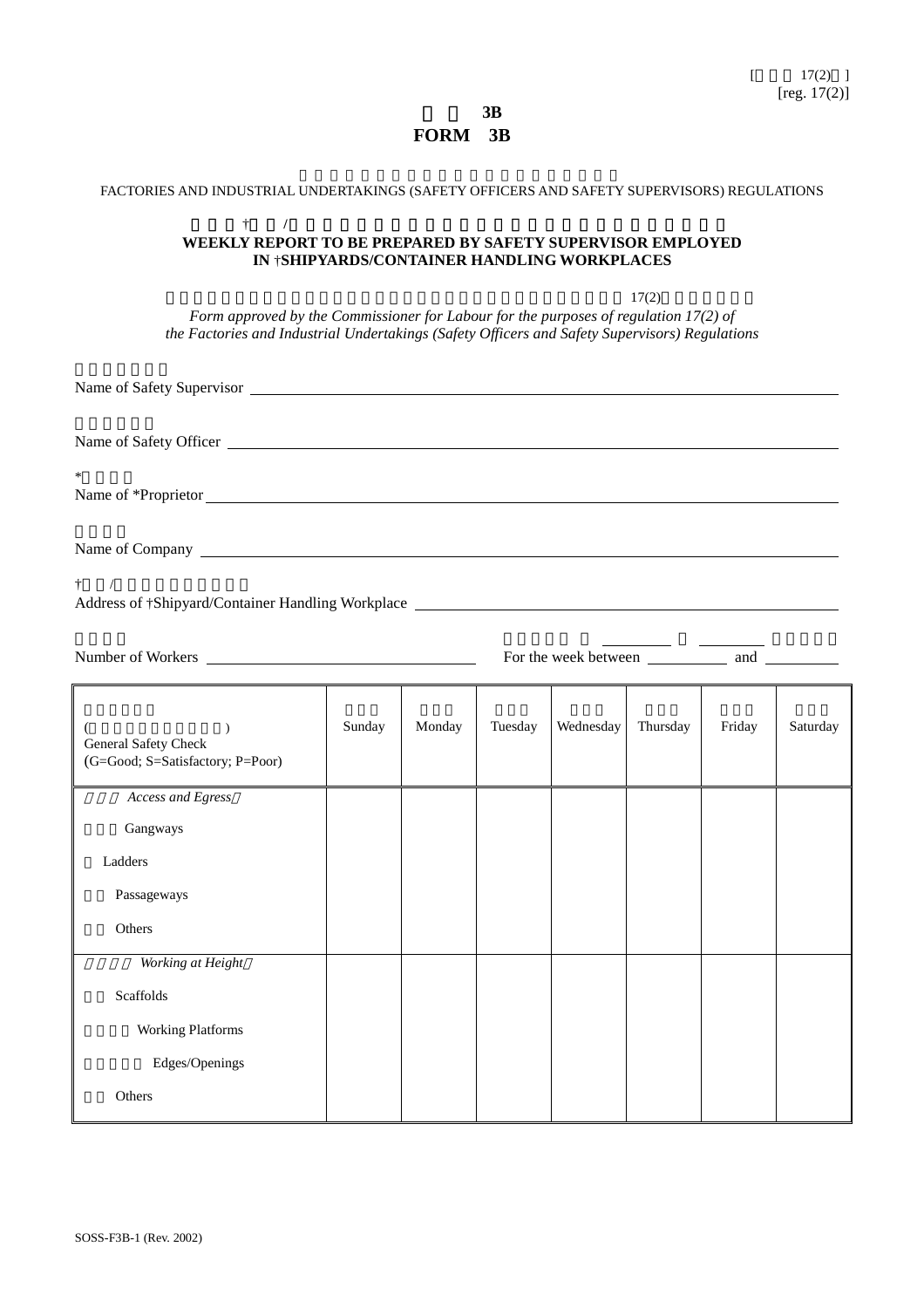| $\lambda$<br>General Safety Check<br>(G=Good; S=Satisfactory; P=Poor)             | Sunday | Monday | Tuesday | Wednesday | Thursday | Friday | Saturday |
|-----------------------------------------------------------------------------------|--------|--------|---------|-----------|----------|--------|----------|
| Confined Spaces                                                                   |        |        |         |           |          |        |          |
| Access and Egress                                                                 |        |        |         |           |          |        |          |
| Air Monitoring Equipment                                                          |        |        |         |           |          |        |          |
| Mechanical Ventilation                                                            |        |        |         |           |          |        |          |
| $\lambda$<br>Work Permits (Yes/No)                                                |        |        |         |           |          |        |          |
| Rescue Equipment                                                                  |        |        |         |           |          |        |          |
| <b>Breathing Apparatus</b>                                                        |        |        |         |           |          |        |          |
| Reviving Apparatus                                                                |        |        |         |           |          |        |          |
| Others                                                                            |        |        |         |           |          |        |          |
| Lifting Appliances and Lifting Gear                                               |        |        |         |           |          |        |          |
| $\overline{(}$                                                                    |        |        |         |           |          |        |          |
| Cranes (e.g. Tower Cranes, Gantry Cranes,<br>Mobile Cranes, Derrick Cranes, etc.) |        |        |         |           |          |        |          |
| Winches                                                                           |        |        |         |           |          |        |          |
| <b>Pulley Blocks</b>                                                              |        |        |         |           |          |        |          |
| Suspended Scaffolds                                                               |        |        |         |           |          |        |          |
| 鈎<br>Chains, Ropes, Hooks, Slings                                                 |        |        |         |           |          |        |          |
| Others                                                                            |        |        |         |           |          |        |          |
| Electricity                                                                       |        |        |         |           |          |        |          |
| Switches                                                                          |        |        |         |           |          |        |          |
| Wiring                                                                            |        |        |         |           |          |        |          |
| <b>Fixed Installations</b>                                                        |        |        |         |           |          |        |          |
| Portable Lighting                                                                 |        |        |         |           |          |        |          |
| Portable Tools                                                                    |        |        |         |           |          |        |          |
| Welding Machines                                                                  |        |        |         |           |          |        |          |
| Others                                                                            |        |        |         |           |          |        |          |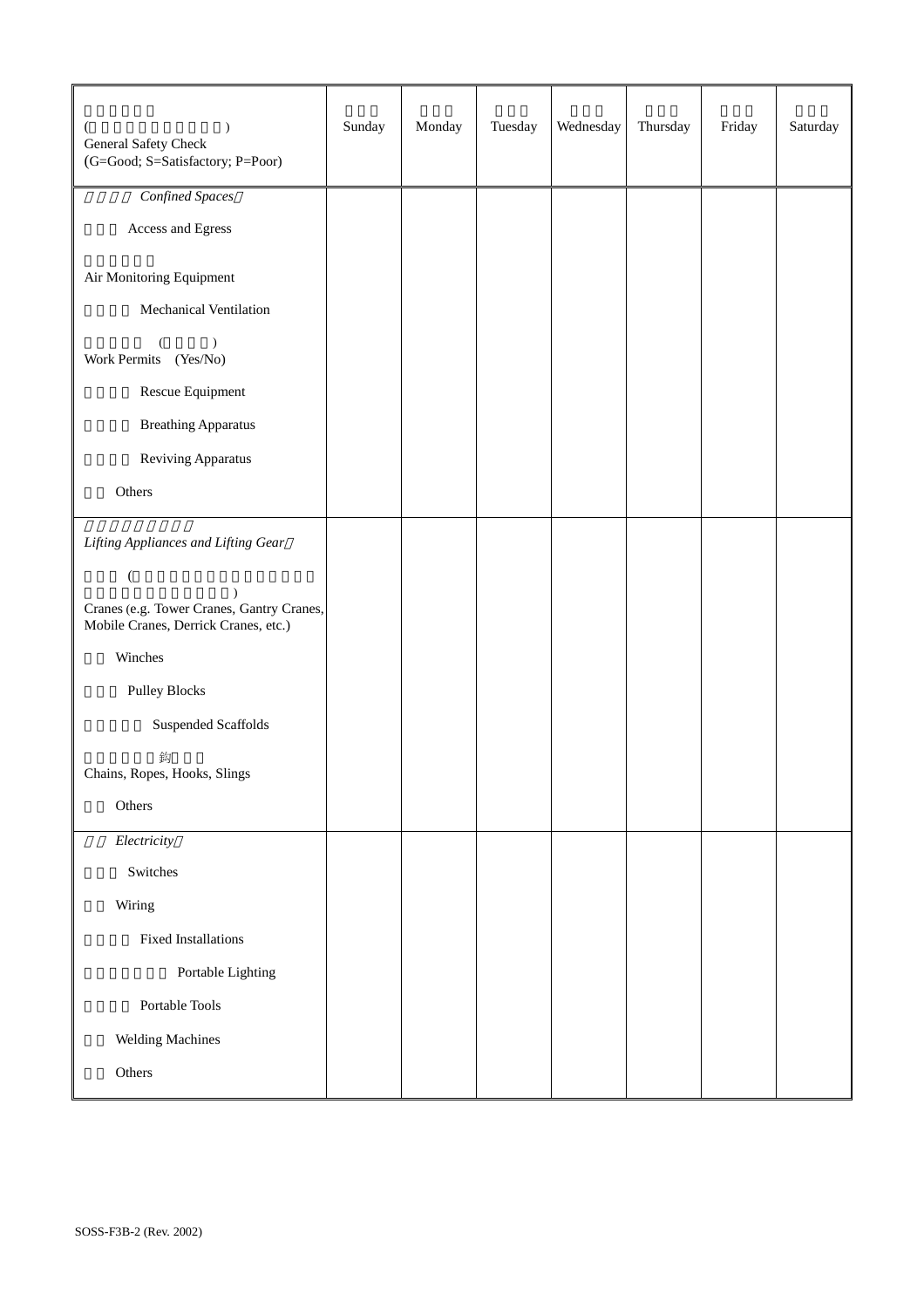| General Safety Check<br>(G=Good; S=Satisfactory; P=Poor)                               | Sunday | Monday | Tuesday | Wednesday | Thursday | Friday | Saturday |
|----------------------------------------------------------------------------------------|--------|--------|---------|-----------|----------|--------|----------|
| <b>Fire Prevention</b>                                                                 |        |        |         |           |          |        |          |
| Fire Fighting Appliances                                                               |        |        |         |           |          |        |          |
| Means of Escape                                                                        |        |        |         |           |          |        |          |
| Dangerous Goods Stores                                                                 |        |        |         |           |          |        |          |
| Gas Welding Cylinders                                                                  |        |        |         |           |          |        |          |
| Others                                                                                 |        |        |         |           |          |        |          |
| Health                                                                                 |        |        |         |           |          |        |          |
| Asbestos Control                                                                       |        |        |         |           |          |        |          |
| Dust Control                                                                           |        |        |         |           |          |        |          |
| Noise Control                                                                          |        |        |         |           |          |        |          |
| Protection from Dangerous Substances                                                   |        |        |         |           |          |        |          |
| First Aid Equipment                                                                    |        |        |         |           |          |        |          |
| <b>Washing Facilities</b>                                                              |        |        |         |           |          |        |          |
| Latrine                                                                                |        |        |         |           |          |        |          |
| Others                                                                                 |        |        |         |           |          |        |          |
| Machinery                                                                              |        |        |         |           |          |        |          |
| <b>Woodworking Machines</b>                                                            |        |        |         |           |          |        |          |
| Abrasive Wheels                                                                        |        |        |         |           |          |        |          |
|                                                                                        |        |        |         |           |          |        |          |
| Power Presses/Hydraulic Presses                                                        |        |        |         |           |          |        |          |
| Machine Tools (e.g. Lathes, Milling<br>Machines etc.)                                  |        |        |         |           |          |        |          |
| <b>Loadshifting Machines</b>                                                           |        |        |         |           |          |        |          |
| Others                                                                                 |        |        |         |           |          |        |          |
| General                                                                                |        |        |         |           |          |        |          |
| <b>Traffic Control</b>                                                                 |        |        |         |           |          |        |          |
| Housekeeping                                                                           |        |        |         |           |          |        |          |
| Prevention of Drowning                                                                 |        |        |         |           |          |        |          |
| <b>Stacking of Materials</b>                                                           |        |        |         |           |          |        |          |
| Passageways                                                                            |        |        |         |           |          |        |          |
| Lighting                                                                               |        |        |         |           |          |        |          |
| Ventilation                                                                            |        |        |         |           |          |        |          |
| (b)<br>Notice of Employment of Safety Officer/<br>Safety Supervisor (YES/NO)<br>Others |        |        |         |           |          |        |          |
|                                                                                        |        |        |         |           |          |        |          |